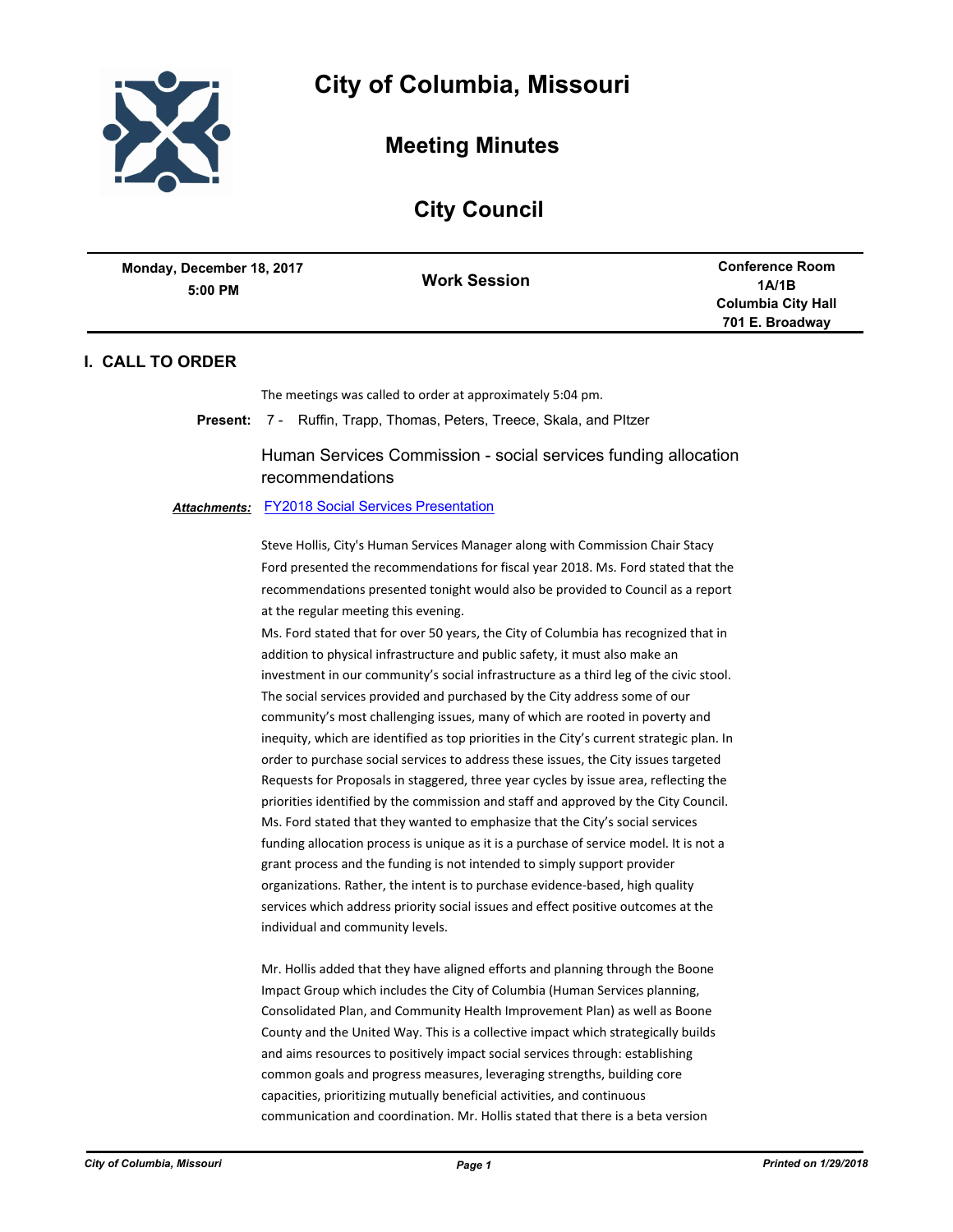available for Boone County indicators that can be reviewed. This is a partnership with city, county, state and university. www.Booneindicators.org

Mr. Hollis reviewed the poverty rate noting that it is going up across the community, state and nation. He added that we do know that students impact the rate in Columbia, so we look at poverty rates of families with children. He reviewed the poverty level and 200% poverty level. Mr. Matthes added that 200% is what we use to approximate a living wage. Mr. Hollis stated that they watch the 200% poverty level a lot as they are supplemented by other services in many cases. Free and reduced lunch is also a good measure to look at by seeing how many kids receive that, although that data will not be available in the future. He reviewed other socio-economic conditions and disparities such as homelessness, poverty by race, school readiness and graduation rates, employment status by race, median household income by race, pregnancy rates, infant mortality rates, life expectancy rates, income inequality and others. He noted that economic mobility is an issue in Boone County. There are two ways to look at economic mobility. One is absolute mobility, which is simply comparing whether a person has more income, earnings, or wealth than their parents did at the same age. Until recently, it was thought that absolute upward mobility was widely distributed across the American economic spectrum. However, with the recent use of big data, economists have found that since the 1950s, absolute mobility has been far more limited than we thought. The other type of economic mobility is relative mobility, which measures a persons economic attainment against their peers. This chart, also from Pew, shows us that moving out of the bottom quintile is substantially less likely than in the upper quintiles. It also shows that people born into the upper quintile are much more likely to stay there. This tendency for people to remain in the upper and lower quintiles is often referred to as stickiness, which, it turns out, has a lot to do with where we grow up. Recent research has shown that the Columbia area ranked in the bottom third of communities in the nation and the bottom 17% of counties in the nation when it comes to income mobility for children from low-income households.

Mr. Hollis reviewed the leading causes of macro socio-economic issues including: increasing income and wealth inequality, limited economic mobility, and persistent disparities and segregation. He also noted several solutions including: lower levels of residential segregation, less income inequality, stronger families, higher quality public schools, and greater social capital.

Ms. Ford reviewed the FY2018 contract recommendations for each outcome area of: Basic Needs and Emergency Services; Children, Youth and Families; Economic Opportunity; Independent Living; and Behavioral Health. Council Member Trapp asked if allocation cycles could be changed. Mr. Hollis replied that they would like to align issue areas with other entities so that RFP's are issued at the same time and is highly coordinated. He would like to see categories have more flexibility so that we can be more responsive to the needs. Council Member Ruffin asked how the FACE Program fits into this. Mr. Hollis stated that he serves on that board and that FACE is supposed to give feedback on where clients go and what services they received or did not receive.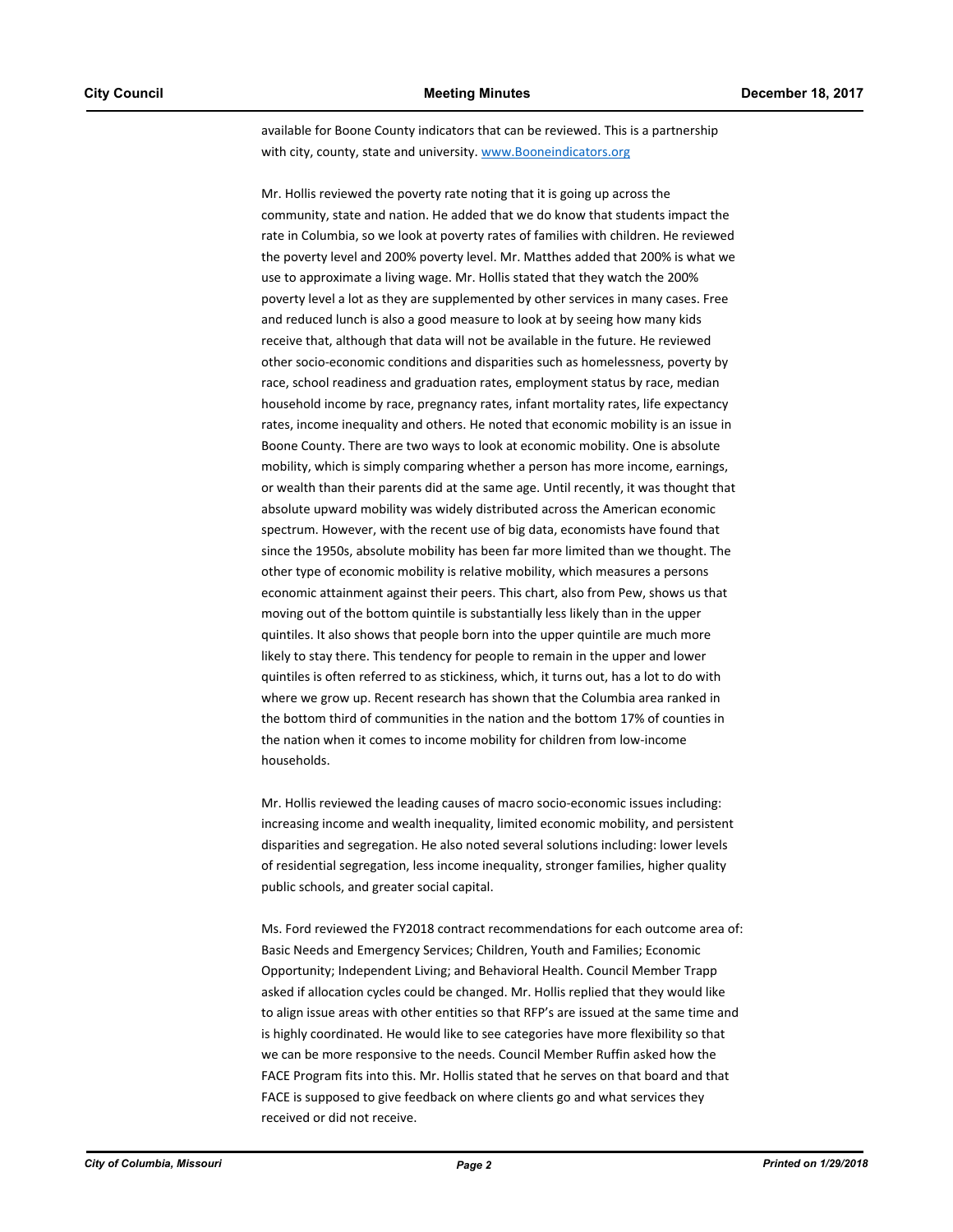Mr. Hollis stated that these recommendations are on the agenda for tonight's meeting. The budget for this has already been approved with the budget for FY18. Council Member Pitzer asked how the quality of services are. Mr. Hollis stated that he has been doing this for twenty years and the changes have been night and day. Ms. Ford added that Mr. Hollis has done a great job guiding the commission on the application process and checking to be sure these places have the capacity to provide these services.

Legislative Priorities

#### **Attachments: [Council Memo](http://gocolumbiamo.legistar.com/gateway.aspx?M=F&ID=57060707-a9b7-4ebd-a40c-a61e78b92f89.pdf)**

**[Draft Policy Resolution](http://gocolumbiamo.legistar.com/gateway.aspx?M=F&ID=93c32a5c-74d0-4a09-a36e-0123e1983b53.docx)** [2018 Proposed Priorities](http://gocolumbiamo.legistar.com/gateway.aspx?M=F&ID=7696380b-73be-4482-a557-d4d7d3f9e0ac.docx) [Priorities - City/CPS transport - April 3, 2017 City Council Minutes](http://gocolumbiamo.legistar.com/gateway.aspx?M=F&ID=0f6a67fd-d3a5-4fee-a7bc-996b40ac13c6.pdf)  (excerpts) [Priorities - Low Income Housing Tax Credits - Missouri Mayors](http://gocolumbiamo.legistar.com/gateway.aspx?M=F&ID=1a4290d7-03a9-413d-b3b3-7ff71c0bd286.pdf) [Priorities - Medical Marijuana Council Report November 6, 2017](http://gocolumbiamo.legistar.com/gateway.aspx?M=F&ID=9e6b15c4-e3bc-4365-b2bb-422d1795dec0.pdf) [Priorities - Medical Marijuana - Initiative Petition](http://gocolumbiamo.legistar.com/gateway.aspx?M=F&ID=ceaae240-6a07-4115-b533-af9e778656fd.pdf) [Priorities - Prescription Drug Monitoring Program](http://gocolumbiamo.legistar.com/gateway.aspx?M=F&ID=3b57ab20-a091-416a-944e-97a0d507dc30.pdf) [Priorities - UM System and Translational Precision Medicine Complex](http://gocolumbiamo.legistar.com/gateway.aspx?M=F&ID=b43052ec-5f66-453f-bb39-fe1997b67059.pdf) [Priorities - Chamber of Commerce](http://gocolumbiamo.legistar.com/gateway.aspx?M=F&ID=686191d3-4c9f-409e-bf69-86cabf723343.pdf)

City Manager Mike Matthes stated that previous councils have varied in their level of action with the legislature. Toni Messina is the main liaison to the council and the state legislature and she is going to review our priorities for 2018. Ms. Messina is seeking council guidance on where they would like to focus their energy on in the upcoming legislative session. They briefly reviewed the draft policy resolution to establish a revised policy for intergovernmental relations. The policy resolution is an overarching document to develop issues of focus, but would not take stances on given items. As timeliness can be of concern at times, some items could be delegated to the City Manager. Mayor Treece suggested that some items be put on a watch list and some on a priority list. The MML can also take lead on some items though the City should chime in on items that directly impact the City of Columbia. Mayor Treece felt that the airport funding should be a high priority. Low Income Housing Tax Credits are also a high priority. He felt the third priority should be to oppose any state pre-emptions. Mr. Trapp agreed that those are all critical lead items. Mr. Skala added that transportation funding is also a big item. Mr. Skala asked what lobbying on the Prescription Drug Monitoring Program will do. Mayor Treece felt that any position we take on that program would change the state outcome. There is currently a DNR issue with the waste of the drugs. Mr. Skala also wanted to ensure that we are coordinating with other entities that have lobbyists. Mr. Pitzer asked what the best approach is for this. Ms. Messina replied that having a few wildly important goals is important as opposed to communicating on every issue that is important. Resolutions can be communicated at any time, but we need guidance on how to direct lobbyist and staff time. Council requested a status change indicator on the lobbyist reports that are emailed out.